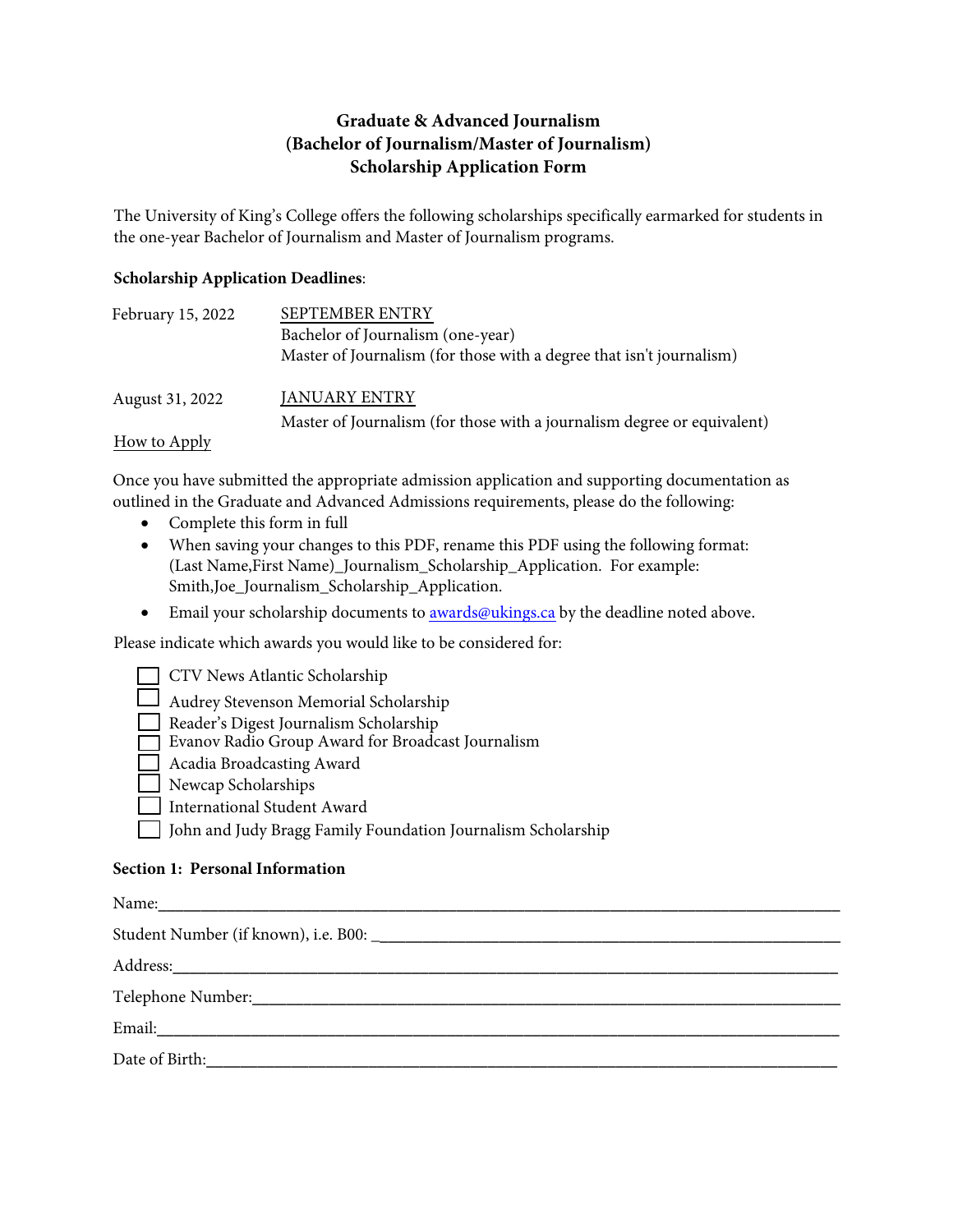**Section 2**: Please provide background on both your eligibility for the scholarships you have selected and why you are a deserving candidate. You may discuss your background or previous work experience and how this scholarship would assist you in participating in the program at King's. When addressing your eligibility, please include explicit explanations of ties to the relevant community or group such as your birthplace, province of permanent residence or ethnicity. (Maximum 4,000 characters).